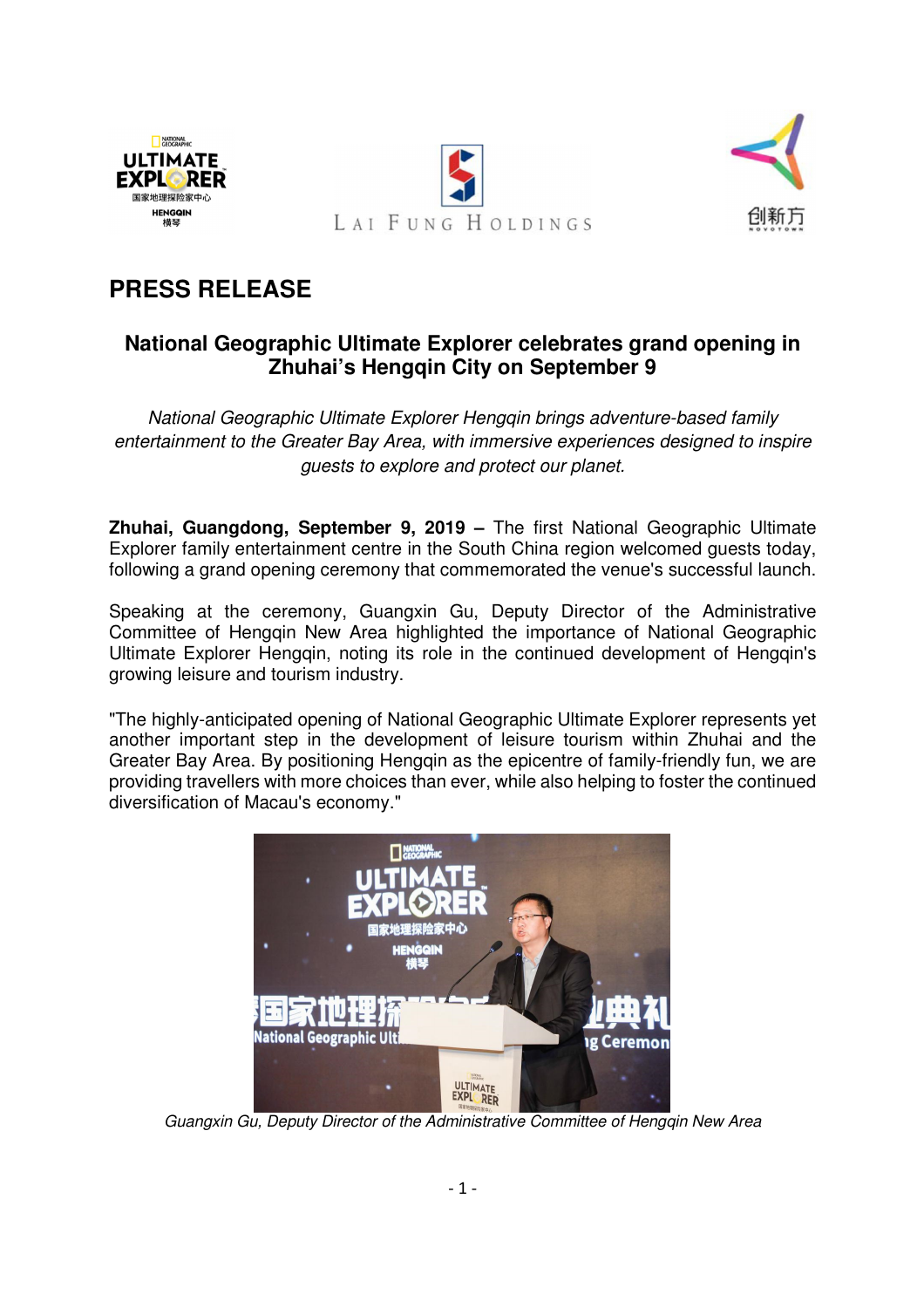







*Officiating guests attended the grand opening ceremony of National Geographic Ultimate Explorer Hengqin. From the left: Steven Liu, General Manager of National Geographic Ultimate Explorer Hengqin; Coveey Li, Director of Marketing and New Media in China, National Geographic; John Tse, CEO of Novotown; Guangxin Gu, Deputy Director of the Administrative Committee of Hengqin New Area; Ziqin Zhu, Chief of Social Affairs Bureau of Hengqin New Area; Larry Leung, Managing Director of Novotown; Roger Houben, CEO of iP2 Entertainment* 

Five young explorers received "Adventurer Passports' at today's ceremony, in recognition of their curiosity and courage for exploring the unknown.



*Group photo of Steven Liu, General Manager of National Geographic Ultimate Explorer Hengqin with five young explorers*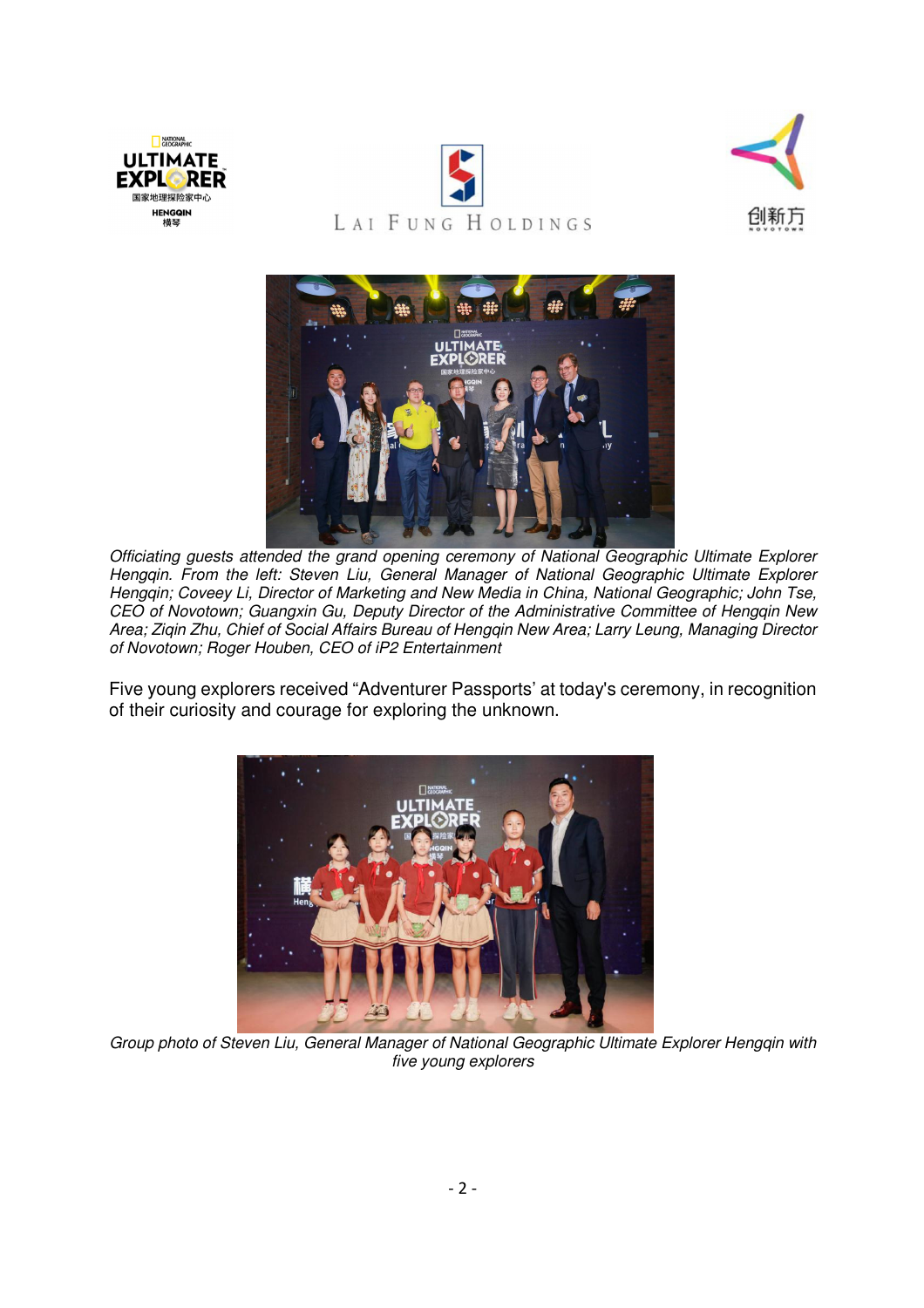



National Geographic Ultimate Explorer Hengqin is the latest flagship attraction to launch in Novotown, the integrated entertainment complex established by Lai Sun Group on Zhuhai's Hengqin Island. Larry Leung, Managing Director of Novotown said at the ceremony, "Having positioned Novotown as a cultural and creative incubator - one that features an inspiring mix of cultural and entertainment attractions - we are delighted that the opening of National Geographic Ultimate Explorer will allow us to offer just that. We will continue to bring even more diversified entertainment experiences to guests at Hengqin."

#### **Explore space, the past, nature and much more**

Under a licensing agreement with National Geographic Partners and created by iP2 Entertainment, National Geographic Ultimate Explorer aims to inspire every child to become the next generation of scientists, engineers, astronauts, biologists, oceanographers, thinkers and explorers. Geared primarily towards kids aged 6-12 and their families, National Geographic Ultimate Explorer will inspire youth to go further and explore the world around them.

Spanning over 4,500 square meters, the centre offers around 15 breath-taking experiences that take families from the far reaches of space to the deepest depths of the ocean.



**Space Jump:** Blast off for an out-of-thisworld experience! The 360-degree immersive simulation cabin fitted with VR helmets and motion seats will take you all the way to space and back.



**National Geographic Ocean Endeavour:** Board the National Geographic expedition boat and embark on a deep-sea exploration. You will encounter many fascinating marine creatures – while learning about the oceans and how to preserve them.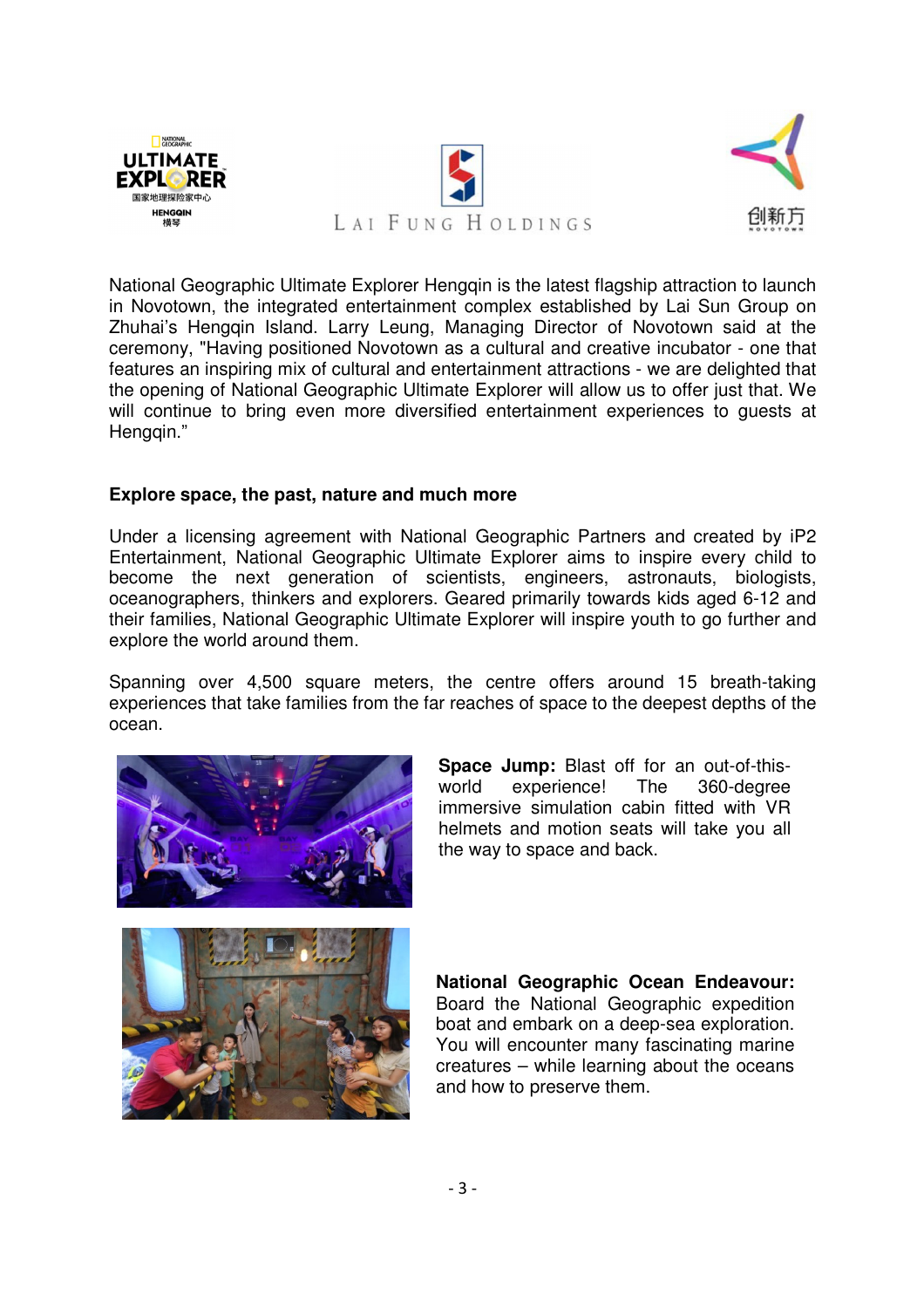





NATIONAL<br>GEOGRAPHIC **ULTIMATE EXPLORER** 国家地理探险家中心 **HENGOIN** 

> **Tombs of the Ancients:** Venture deep into the mysterious Mayan ruins to uncover ancient secrets. You will need to solve the mysteries left behind by the Mayans in order to escape from the tombs.



**Safari Speedway:** Test your speed against 12 species of wild animals. With the help of motion capture technology, you can give the world's fastest – or slowest – creatures a run for their money.

Join us now at National Geographic Ultimate Explorer Hengqin to become an Ultimate Explorer by purchasing your tickets on the center's official WeChat channel.

- END -

### **About National Geographic Ultimate Explorer Hengqin**

The first-ever National Geographic Ultimate Explorer centre in the South China region is located in Hengqin, Zhuhai, the centre is only 5-minute drive from Hengqin port. Address: 3/F Novotown, No. 82 Zhishui Road, Hengqin New Area, Zhuhai.

### **About Novotown**

Novotown is a multi-phase project located in the heart of Hengqin, within a five-minute driving distance from the Hengqin Port which is adjacent to Macau. Novotown features a mix of cultural and entertainment attractions and is positioned as a cultural and creative incubator that combines state-of-the-art technology with some of the most innovative concepts for Guangdong, Hong Kong, Macau and Taiwan. Phase I of Novotown is currently 80% owned by Lai Fung Group and 20% owned by eSun Group. Cultural experiences of Phase I include Lionsgate Entertainment World™, National Geographic